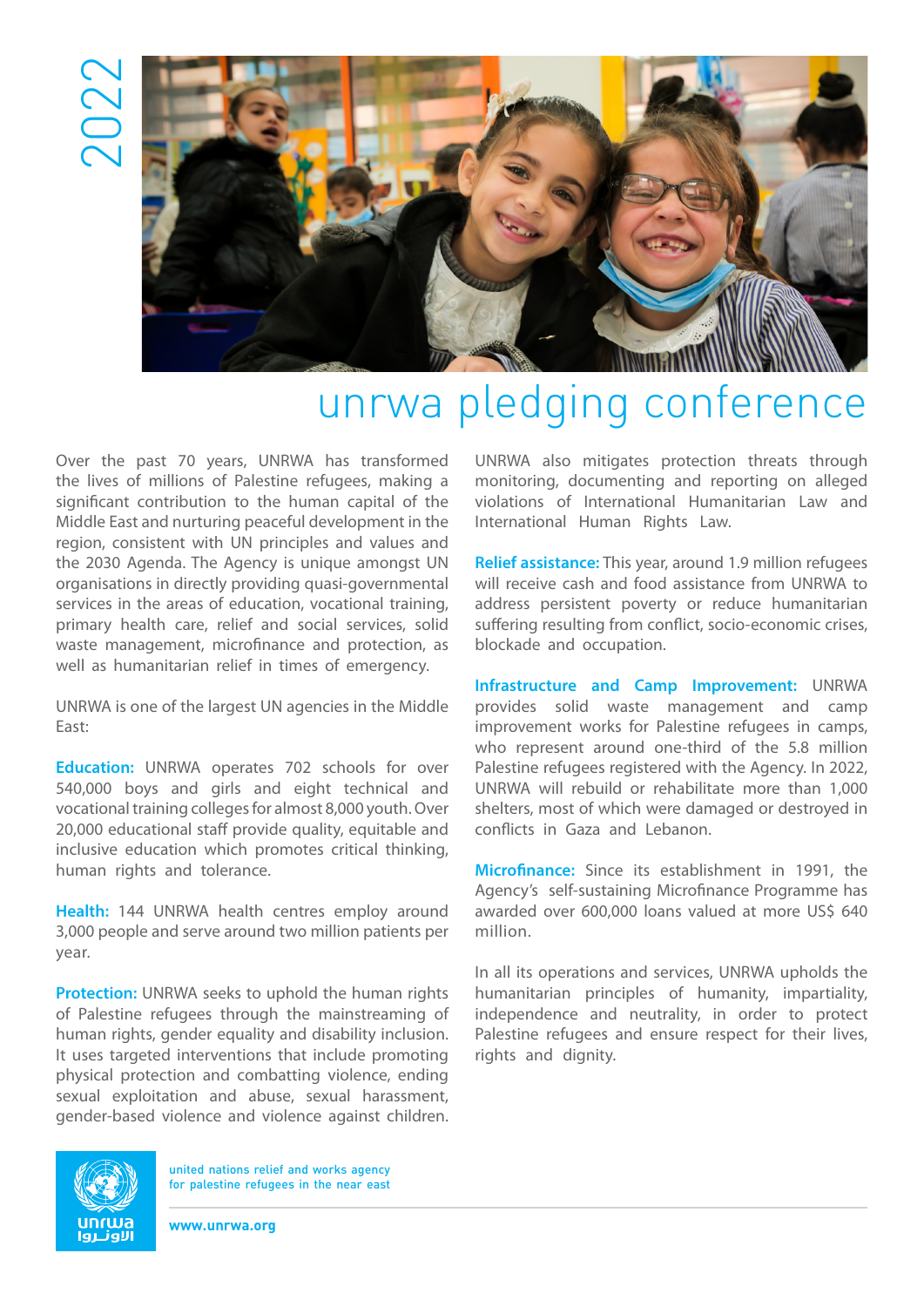## unrwa funding portals 2022



The Agency's vital role has been repeatedly reaffirmed by the overwhelming support its mandate receives at the UN General Assembly, most recently in 2019. The effectiveness and efficiency of its pioneering programmes is also widely recognized and acknowledged. In 2019, the Multilateral Organization Performance Assessment Network described UNRWA as a "competent, resilient and resolute organization," whilst a recent World Bank evaluation found that UNRWA students outperform their peers in public schools in West Bank, Gaza and Jordan, by a year's worth of learning.

In recent years, the living conditions and well-being of Palestine refugees have deteriorated across UNRWA fields of operation. A near constant situation of political and socio-economic turmoil across the region has hit the most vulnerable communities hard, including Palestine refugees. At time of writing four of five UNRWA fields of operation are in crisis; recent shocks caused by COVID-19 have been compounded by the ongoing conflict in Ukraine, which has created major national, regional and global risks. Due to high dependency on food imports such as cereal and vegetable oil, the Middle East, including UNRWA fields, is highly exposed to increasing market prices of basic commodities. These compounding, cascading risks in turn foster further physical, economic and social insecurity amongst the population, including Palestine refugees.

UNRWA is required to operate at ever higher levels of capacity, whilst innovating endlessly to sustain its impact in a constantly shifting terrain. And yet the Agency's ability to maintain the services and protection it provides to one of the most vulnerable communities in the Middle East is increasingly at risk. Persistent budget deficits have required swingeing austerity and cost control measures, which undermine the quality of services and hamper operational efficiency and reform efforts. In the absence of meaningful progress on the Palestinian-Israeli peace process, this is creating considerable anxiety and frustration across the Palestine refugee community.

In 2022, UNRWA needs US\$ 817 million for its core human development services. At present, based on confirmed pledges and funds received, the Agency has a US\$ 496 million funding gap. It is imperative that sufficient funding is received to enable the agency to maintain its services.

Any suspension at this time could have a critical impact on the stability and security of the region, undermining decades of investment in one of the most successful UN endeavours in the Middle East since the ratification of the UN Charter in 1945.